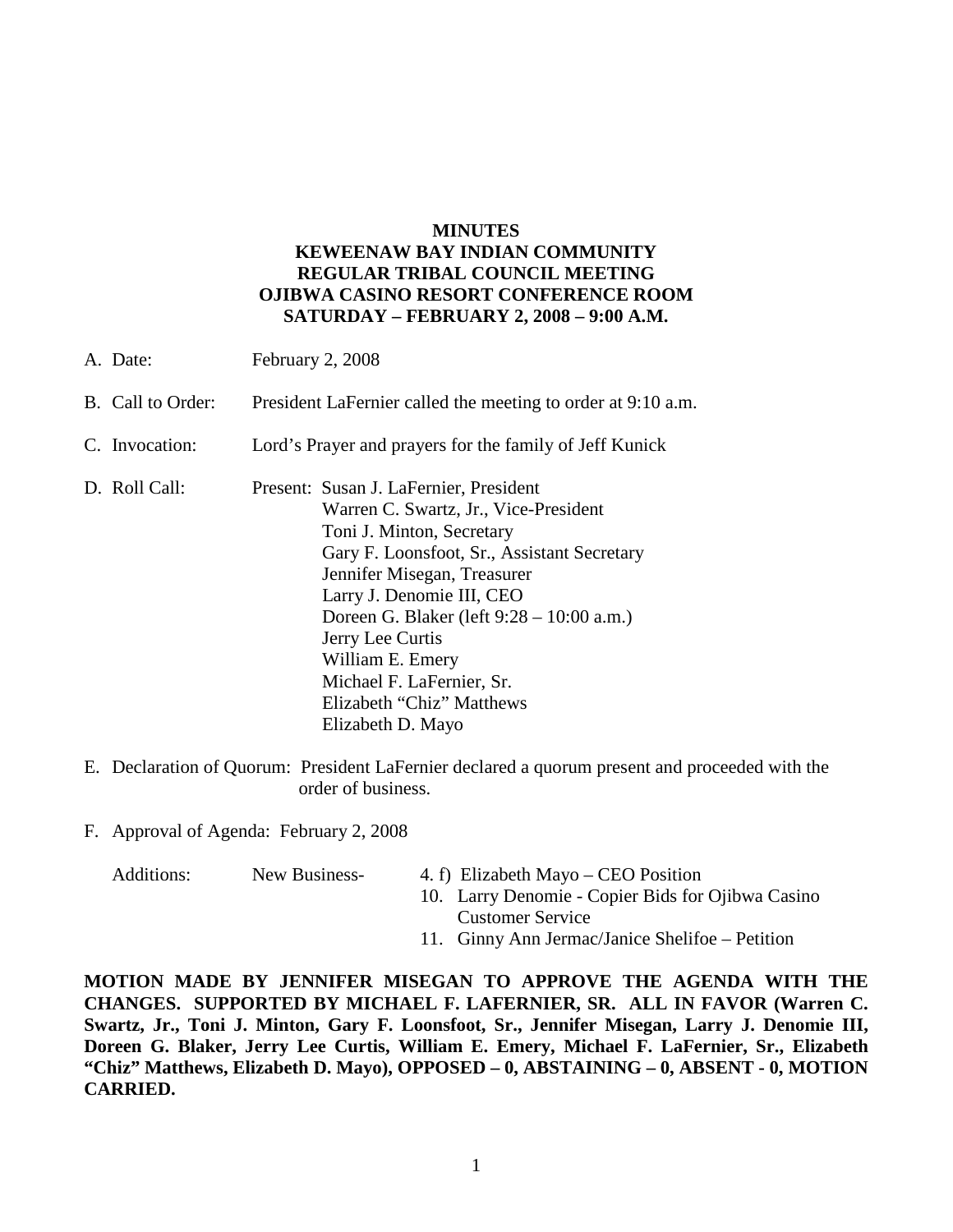### G. For Your Information:

- 1. A "Thank you" from Janice Shalifoe
- 2. A "Thank you" from Robert Denomie & Family
- 3. A "Thank you" from the Jacobetti Home for Veterans
- 4. A "Thank you" and Certificate of Appreciation from Toys for Tots and the Keweenaw Detachment of the Marine Corps League
- 5. VOIGT Task Force Meeting Minutes from December 6, 2007 Chris Swartz attended
- 6. VOIGT Task Force Upcoming Meeting February 7, 2008 in Odanah, Wisconsin
- 7. Notification of Approved Enrollment Applications
- 8. Upcoming Renewable Energy Events and Information from Todd Warner
- 9. Training for Government Managers/Supervisors KBIC Leadership Academy by Constant Training February 6 – April 16
- H. Approval of Meeting Minutes:
	- 1. November 29, 2007

**MOTION MADE BY JENNIFER MISEGAN TO APPROVE THE NOVEMBER 29, 2007 MEETING MINUTES WITH THE CORRECTION. SUPPORTED BY ELIZABETH D. MAYO. TEN IN FAVOR (Warren C. Swartz, Jr., Toni J. Minton, Gary F. Loonsfoot, Sr., Jennifer Misegan, Larry J. Denomie III, Doreen G. Blaker, Jerry Lee Curtis, William E. Emery, Elizabeth "Chiz" Matthews, Elizabeth D. Mayo), OPPOSED – 0, ONE ABSTAINING (Michael F. LaFernier, Sr.), ABSENT - 0, MOTION CARRIED.**

2. December 1, 2007

**MOTION MADE BY DOREEN G. BLAKER TO APPROVE THE DECEMBER 1, 2007 MEETING MINUTES. SUPPORTED BY TONI J. MINTON. ALL IN FAVOR (Warren C. Swartz, Jr., Toni J. Minton, Gary F. Loonsfoot, Sr., Jennifer Misegan, Larry J. Denomie III, Doreen G. Blaker, Jerry Lee Curtis, William E. Emery, Michael F. LaFernier, Sr., Elizabeth "Chiz" Matthews, Elizabeth D. Mayo), OPPOSED – 0, ABSTAINING – 0, ABSENT - 0, MOTION CARRIED.**

3. September 22, 2005

**MOTION MADE BY DOREEN G. BLAKER TO APPROVE THE SEPTEMBER 22, 2005 MEETING MINUTES. SUPPORTED BY JENNIFER MISEGAN. NINE IN FAVOR (Warren C. Swartz, Jr., Toni J. Minton, Gary F. Loonsfoot, Sr., Jennifer Misegan, Larry J. Denomie III, Doreen G. Blaker, William E. Emery, Michael F. LaFernier, Sr., Elizabeth D. Mayo), OPPOSED – 0, TWO ABSTAINING (Jerry Lee Curtis, Elizabeth "Chiz" Matthews), ABSENT - 0, MOTION CARRIED.**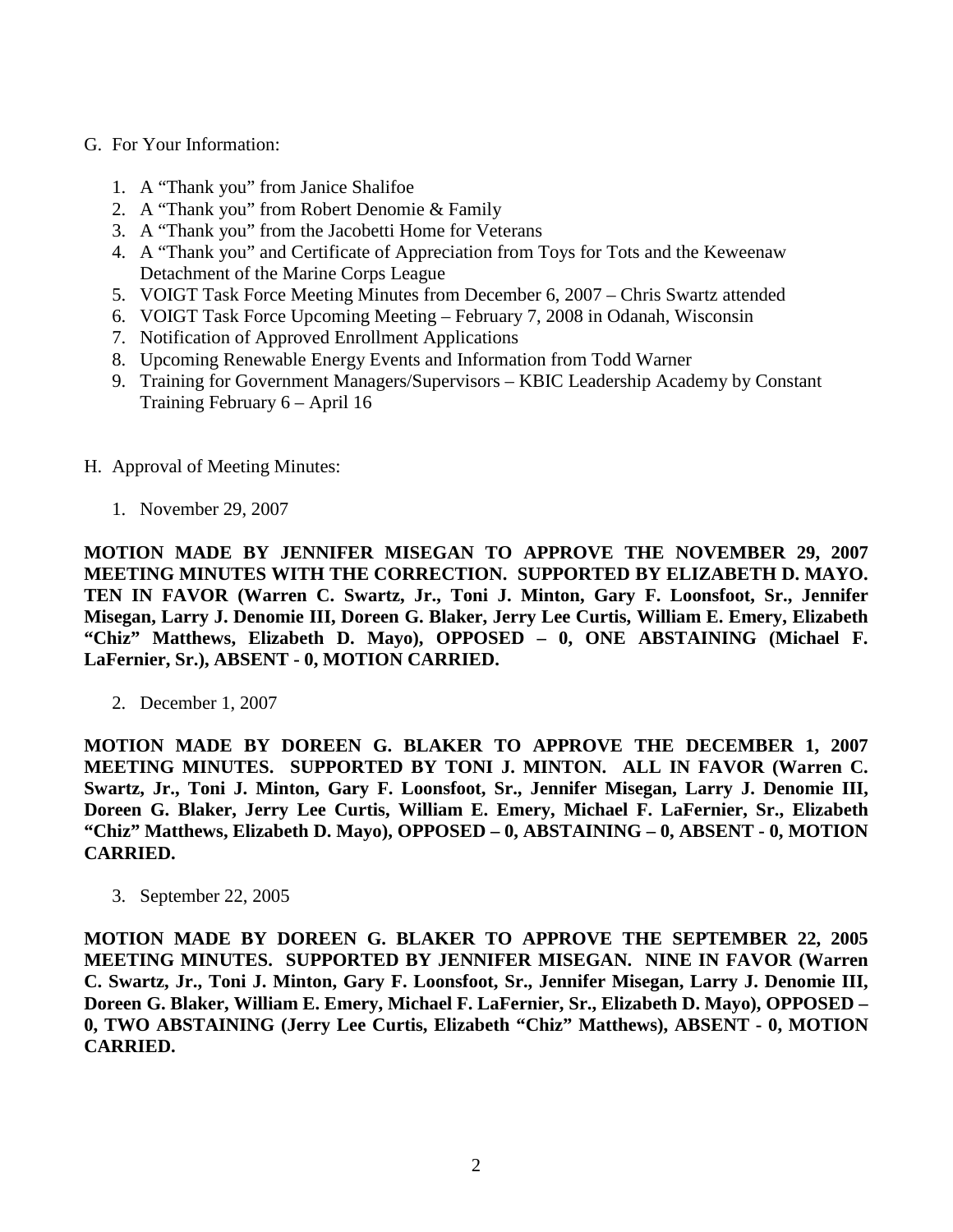4. September 26, 2005

**MOTION MADE BY DOREEN G. BLAKER TO APPROVE THE SEPTEMBER 26, 2005 MEETING MINUTES WITH THE CHANGES. SUPPORTED BY TONI J. MINTON. NINE IN FAVOR (Warren C. Swartz, Jr., Toni J. Minton, Gary F. Loonsfoot, Sr., Jennifer Misegan, Larry J. Denomie III, Doreen G. Blaker, William E. Emery, Michael F. LaFernier, Sr., Elizabeth D. Mayo), OPPOSED – 0, TWO ABSTAINING (Jerry Lee Curtis, Elizabeth "Chiz" Matthews), ABSENT - 0, MOTION CARRIED.**

### **Doreen Blaker left at 9:28 a.m.**

I. President's Report/January 2008 – available for your review

**MOTION MADE BY GARY F. LOONSFOOT, SR. TO APPROVE THE PRESIDENT'S REPORT. SUPPORTED BY WILLIAM E. EMERY. TEN IN FAVOR (Warren C. Swartz, Jr., Toni J. Minton, Gary F. Loonsfoot, Sr., Jennifer Misegan, Larry J. Denomie III, Jerry Lee Curtis, William E. Emery, Michael F. LaFernier, Sr., Elizabeth "Chiz" Matthews, Elizabeth D. Mayo), OPPOSED – 0, ABSTAINING – 0, ONE ABSENT (Doreen G. Blaker), MOTION CARRIED.**

J. CEO's Report/January 2008 - available for your review [Also available on ojibwa.com] Sarah Smith – December 2007/January 2008 Report

**MOTION MADE BY MICHAEL F. LAFERNIER, SR. TO APPROVE THE CEO'S REPORT. SUPPORTED BY ELIZABETH "CHIZ" MATTHEWS. TEN IN FAVOR (Warren C. Swartz, Jr., Toni J. Minton, Gary F. Loonsfoot, Sr., Jennifer Misegan, Larry J. Denomie III, Jerry Lee Curtis, William E. Emery, Michael F. LaFernier, Sr., Elizabeth "Chiz" Matthews, Elizabeth D. Mayo), OPPOSED – 0, ABSTAINING – 0, ONE ABSENT (Doreen G. Blaker), MOTION CARRIED.**

K. Secretary's Report/January 2008 – available for your review

**MOTION MADE BY JENNIFER MISEGAN TO APPROVE THE SECRETARY'S REPORT. SUPPORTED BY MICHAEL F. LAFERNIER, SR. TEN IN FAVOR (Warren C. Swartz, Jr., Toni J. Minton, Gary F. Loonsfoot, Sr., Jennifer Misegan, Larry J. Denomie III, Jerry Lee Curtis, William E. Emery, Michael F. LaFernier, Sr., Elizabeth "Chiz" Matthews, Elizabeth D. Mayo), OPPOSED – 0, ABSTAINING – 0, ONE ABSENT (Doreen G. Blaker), MOTION CARRIED.**

L. Treasurer's Report/January 2008 – available for your review

**MOTION MADE BY TONI J. MINTON TO APPROVE THE TREASURER'S REPORT. SUPPORTED BY ELIZABETH "CHIZ" MATTHEWS. TEN IN FAVOR (Warren C. Swartz, Jr., Toni J. Minton, Gary F. Loonsfoot, Sr., Jennifer Misegan, Larry J. Denomie III, Jerry Lee Curtis, William E. Emery, Michael F. LaFernier, Sr., Elizabeth "Chiz" Matthews, Elizabeth D. Mayo), OPPOSED – 0, ABSTAINING – 0, ONE ABSENT (Doreen G. Blaker), MOTION CARRIED.**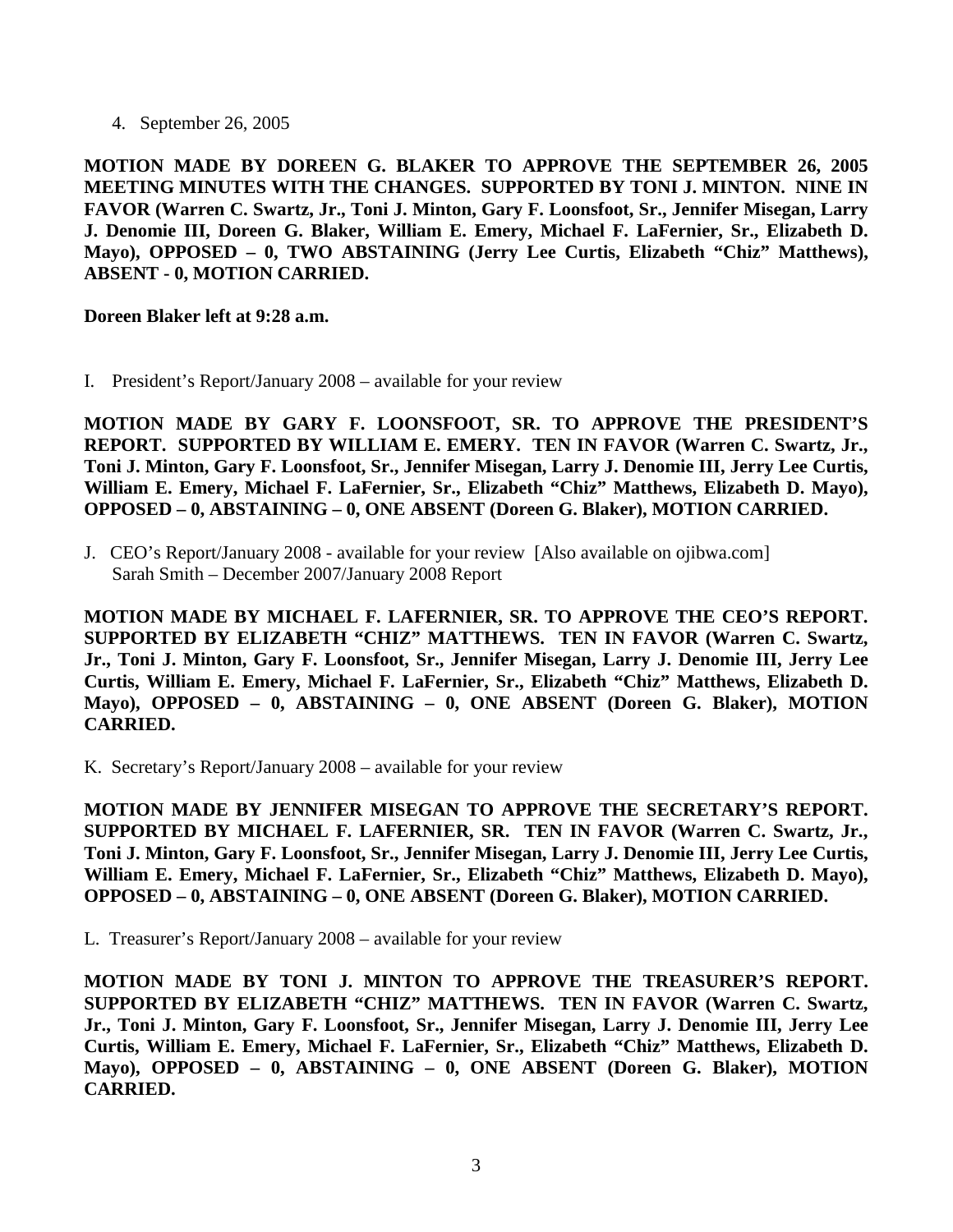Debbie Parrish asked the Council when the College budget would be approved. Jennifer Misegan replied that the additional \$135,000.00 funds that were requested from the College needs further discussion as to where that money will come from.

# M. Department Head Reports- December 2007

**MOTION MADE BY ELIZABETH "CHIZ" MATTHEWS TO APPROVE THE DECEMBER 2007 DEPARTMENT HEAD REPORTS. SUPPORTED BY JERRY LEE CURTIS. TEN IN FAVOR (Warren C. Swartz, Jr., Toni J. Minton, Gary F. Loonsfoot, Sr., Jennifer Misegan, Larry J. Denomie III, Jerry Lee Curtis, William E. Emery, Michael F. LaFernier, Sr., Elizabeth "Chiz" Matthews, Elizabeth D. Mayo), OPPOSED – 0, ABSTAINING – 0, ONE ABSENT (Doreen G. Blaker), MOTION CARRIED.**

### **Doreen Blaker returned at 10:00 a.m.**

- N. Old Business:
	- 1. Debbie Williamson/Earl Otchigwanigan/Jim St.Arnold Language Revitalization and Preservation Plan/8 month Tribal Support Budget/Presentation

Debbie gave the Council a presentation on the 2008 fiscal year budget plan, requesting Tribal Funds for the language program. Debbie had (4) objectives listed in her plan which include 1) recording and transcribing words, sentences and phrases spoken by Earl Otchingwanigan, 2) language learning tables two nights a week, 3) designing multi-media language tools, and 3) seeking funding sources and writing grant applications for ANA category II projects.

Debbie has been working with Jim St. Arnold to clarify what categories to apply for with the ANA Grant. Jim St. Arnold has been writing ANA grants for 20 years. Jim went over the four ANA grant categories, which are 1) Assessment, 2) Program development, 3) Program implementation and 4) Immersion project. Jim recommended applying for category 2, program development, which is a twoyear grant that maxes out at \$150,000 each year. He will be looking at developing curriculum and materials for instructors and doing what Earl says can be done. He stated the Pane program could be incorporated into this and if it is worked right, the Tribe can get continuous funding. He will work with Debbie to strengthen the application. Jim stated the Tribe would be required to match 25% of the ANA request, which isn't necessarily a cash match. The Tribe will also need to provide a resolution of support.

# **MOTION MADE BY ELIZABETH D. MAYO TO APPROVE THE BUDGET OF \$75,594.00 FOR THE LANGUAGE PLAN. SUPPORTED BY MICHAEL F. LAFERNIER, SR.**

Jennifer Misegan stated she had questions on the budget proposal. She said the budget had errors and she had questions with regards to the Blue Cross/Blue Shield. Debbie said that Earl is looking for BC/BS for his family, he will be writing, documenting and working extensively with us.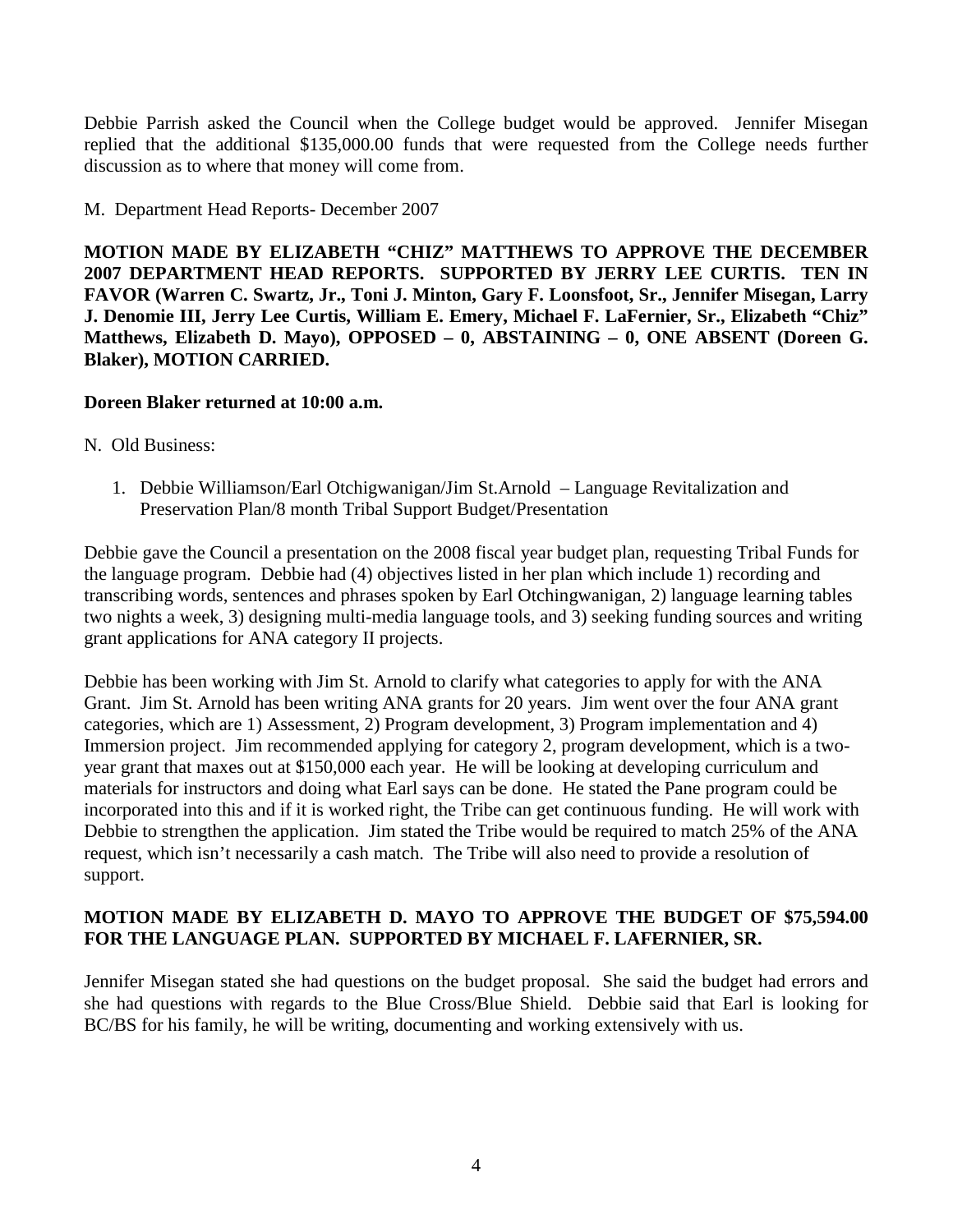**MOTION MADE BY TONI J. MINTON TO TABLE UNTIL THE BUDGET QUESTIONS ARE ANSWERED. SUPPORTED BY ELIZABETH "CHIZ" MATTHEWS. SEVEN IN FAVOR (Warren C. Swartz, Jr., Toni J. Minton, Jennifer Misegan, Doreen G. Blaker, Jerry Lee Curtis, William E. Emery, Elizabeth "Chiz" Matthews), THREE OPPOSED (Gary F. Loonsfoot, Sr., Michael F. LaFernier, Sr., Elizabeth D. Mayo), ONE ABSTAINING (Larry J. Denomie III), ABSENT - 0, MOTION CARRIED.**

Debbie said it would be very difficult to wait any longer, he is the last fluent speaker and we need to start documenting now.

**MOTION MADE BY WARREN C. SWARTZ, JR. TO RECONSIDER AND APPROVE THE BUDGET PROPOSAL AS PRESENTED AND WORK OUT THE MINOR DETAILS AT THE NEXT MEETING SO THE PROGRAM CAN MOVE ON. SUPPORTED BY WILLIAM E. EMERY. NINE IN FAVOR (Warren C. Swartz, Jr., Toni J. Minton, Gary F. Loonsfoot, Sr., Jennifer Misegan, Jerry Lee Curtis, William E. Emery, Michael F. LaFernier, Sr., Elizabeth "Chiz" Matthews, Elizabeth D. Mayo), OPPOSED – 0, TWO ABSTAINED (Larry J. Denomie III, Doreen Blaker), ABSENT - 0, MOTION CARRIED.** 

Debbie Williamson asked if her position would continue. Jennifer Misegan stated that it was a grant and the position was posted as temporary until the assessment was finished, now it will have to be posted as a permanent position per policy.

Debbie Williamson asked if they would continue her in the position as Language Coordinator and add it to the motion. Debbie stated that she put a lot of work into this and has worked with everyone in the community and has put her heart and soul into it. She also stated that she has done an excellent job and is asking to be put in this position permanently.

Jennifer Misegan stated that a temporary position is never done that way, with the person allowed to continue permanently. Per policy it has to be posted.

Elizabeth Mayo stated that her intention is to just give it to her.

**MOTION MADE BY ELIZABETH D. MAYO TO PROMOTE DEBBIE WILLIAMSON TO BE THE LANGUAGE PROGRAM COORDINATOR. SUPPORTED BY MICHAEL F. LAFERNIER, SR. FIVE IN FAVOR (Warren C. Swartz, Jr., Jerry Lee Curtis, William E. Emery, Michael F. LaFernier, Sr., Elizabeth D. Mayo), FOUR OPPOSED (Toni J. Minton, Gary F. Loonsfoot, Sr., Jennifer Misegan, Elizabeth "Chiz" Matthews), TWO ABSTAINED (Larry J. Denomie III, Doreen Blaker), ABSENT - 0, MOTION CARRIED.** 

Jennifer Misegan stated her opposition: She would have liked to have all the personnel policies followed.

Toni Minton stated her opposition: She would like to continue the program but would like to see the permanent position posted. Chiz Matthews stated she is in agreement.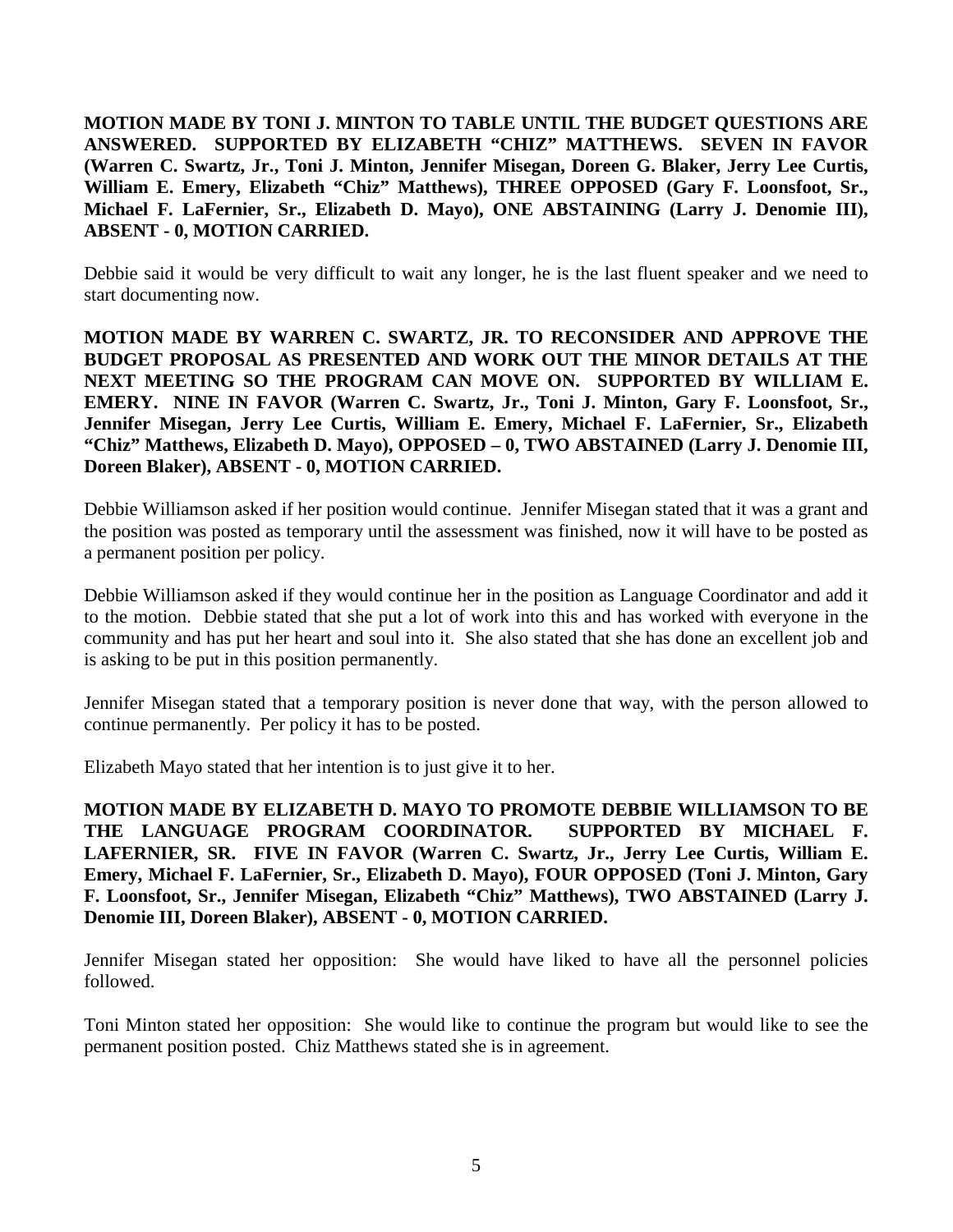Debbie Parrish stated that the College would like to offer their services in these areas, utilizing their instructors and facilities and would like to collaborate with Debbie Williamson, the Cultural Committee, and the THPO office. She would also like to work with the schools to bring all the resources together so they are all in one location.

Jennifer asked if it would be reasonable for this program to be under the College. Debbie Parrish said that she believed that language is a part of learning and the College, as an educational institution should be administering these programs.

2. Cherie Dakota – Marquette Health and Hardship Fund Update

Jennifer Misegan stated that in Dr. Johnson's recommendations, the reason the fund was started is not included, which was to fund false teeth and bridges.

**MOTION MADE BY JENNIFER MISEGAN TO APPROVE DRAFT TWO, THE POLICIES AND PROCEDURES FOR THE MARQUETTE HEALTH AND HARDSHIP FUND AND TO INCLUDE DR. JOHNSON'S RECOMMENDATIONS AND TO ADD NON-EMERGENT INDIRECT SERVICES SUCH AS BRIDGES AND FALSE TEETH. SUPPORTED BY JERRY LEE CURTIS. ALL IN FAVOR (Warren C. Swartz, Jr., Toni J. Minton, Gary F. Loonsfoot, Sr., Jennifer Misegan, Larry J. Denomie III, Doreen Blaker, Jerry Lee Curtis, William E. Emery, Michael F. LaFernier, Sr., Elizabeth "Chiz" Matthews, Elizabeth D. Mayo), OPPOSED – 0, ABSTAINED – 0, ABSENT - 0, MOTION CARRIED.** 

### **Break: 11:00 – 11:18 a.m.**

- O. New Business:
	- 1. Diana Chaudier, Election Board Chair Validation of the January 26<sup>th</sup> Special Run-Off Election Results. Fred Dakota received 257 votes and Charles Loonsfoot, Sr. received 227.

[At the December 20, 2007 meeting Toni Minton, Michael LaFernier and Elizabeth Mayo were approved]

**MOTION MADE BY ELIZABETH D. MAYO TO APPROVE THE JANUARY 26TH SPECIAL RUN-OFF ELECTION RESULTS. SUPPORTED BY DOREEN G. BLAKER. ALL IN FAVOR (Warren C. Swartz, Jr., Toni J. Minton, Gary F. Loonsfoot, Sr., Jennifer Misegan, Larry J. Denomie III, Doreen Blaker, Jerry Lee Curtis, William E. Emery, Michael F. LaFernier, Sr., Elizabeth "Chiz" Matthews, Elizabeth D. Mayo), OPPOSED – 0, ABSTAINED - 0, ABSENT - 0, MOTION CARRIED.** 

2. Recognize Gary F. Loonsfoot, Sr. – Susan LaFernier presented Gary with a Pendleton blanket and thanked him for his years of service to the Tribe since 1996. He was the Vice-President in 2001 and the Assistant Secretary in 2005 and 2007.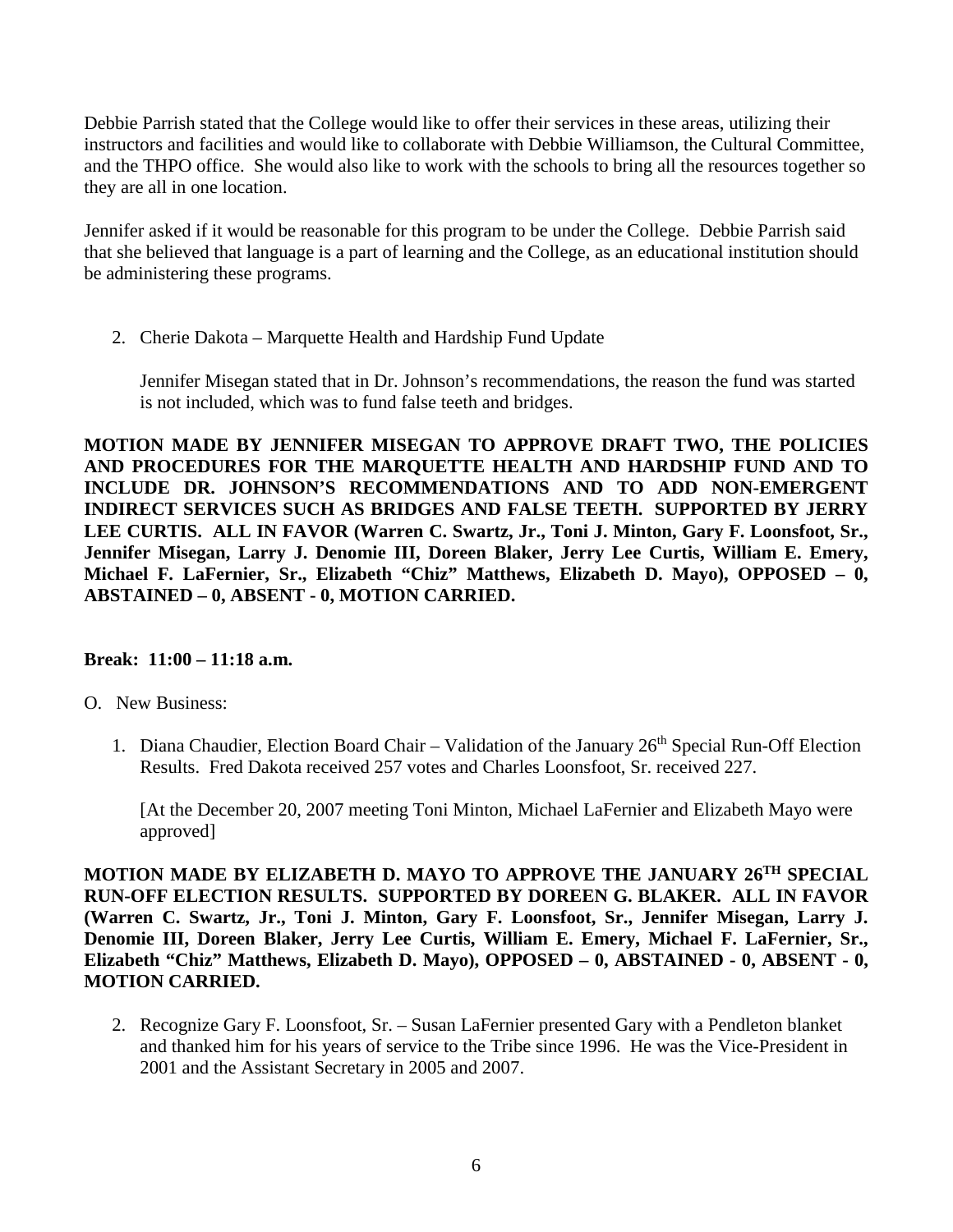- 3. Swearing in of New Tribal Council Members
	- 1. Michael F. LaFernier, Sr.
	- 2. Toni J. Minton
	- 3. Elizabeth D. Mayo
	- 4. Fred Dakota

Susan LaFernier congratulated Mike, Toni, Popcorn and Fred and administered the oath of office.

Susan LaFernier read a "Review of 2007" – see handout

- 4. Reorganization: [All Executive Officers done by ballot vote]
	- a) President-

William Emery nominated Susan LaFernier Elizabeth Mayo nominated Fred Dakota Susan LaFernier nominated Warren "Chris" Swartz, Jr.

Susan LaFernier declined the nomination for President.

Results: Chris Swartz - 9 Fred Dakota  $-2$ Susan LaFernier – 1

Warren "Chris" Swartz, Jr. is President and presided over the remainder of the meeting.

Chris Swartz stated to the Council that he is honored and humbled to lead this group. He thanked Susan LaFernier for such a great job as President over the past few years.

b) Vice-President-

Toni Minton nominated Susan LaFernier Elizabeth Mayo nominated Fred Dakota

Hearing no other nominations, Chris Swartz closed the nominations.

Results: Susan LaFernier – 9 Fred Dakota - 2 One Abstention

Susan LaFernier is Vice-President.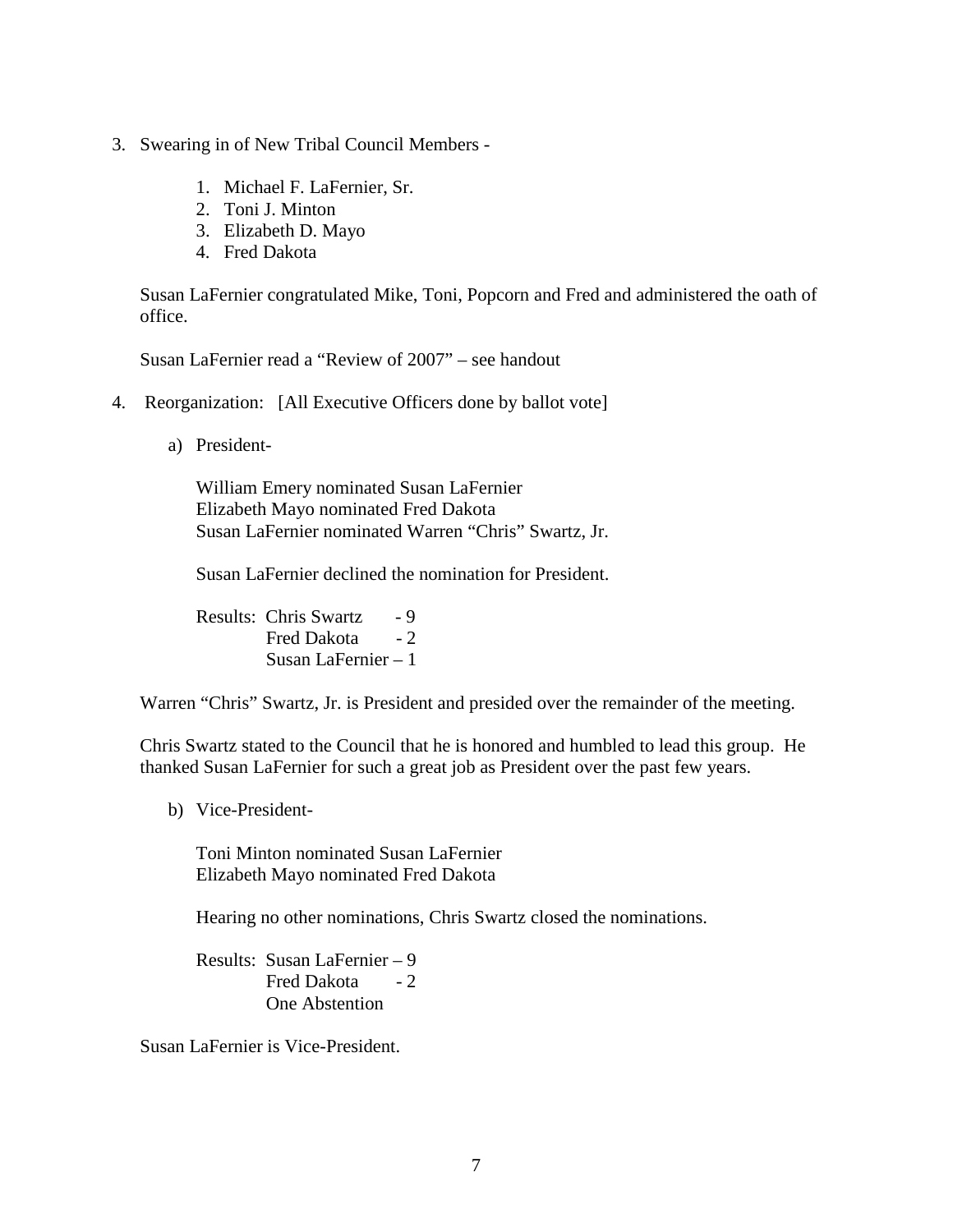c) Secretary-

Jennifer Misegan nominated Toni Minton Elizabeth Mayo nominated Fred Dakota

Hearing no other nominations, Chris Swartz closed the nominations.

Results: Toni Minton – 9 Fred Dakota - 2 One Abstention

Toni Minton is Secretary.

d) Assistant Secretary-

Doreen Blaker nominated William Emery Elizabeth Mayo nominated Fred Dakota

Hearing no other nominations, Chris Swartz closed the nominations.

Results: William Emery – 10 Fred Dakota – 2

William Emery is Assistant Secretary.

e) Treasurer-

Toni Minton nominated Jennifer Misegan Elizabeth Mayo nominated Fred Dakota

Hearing no other nominations, Chris Swartz closed the nominations.

Results: Jennifer Misegan – 10 Fred Dakota - 2

Jennifer Misegan is Treasurer.

f) Elizabeth Mayo – CEO Position – She inquired what the Council will be doing with this position?

Fred Dakota stated that he wants to see the job advertised. Elizabeth Mayo stated that she feels the Tribe has members who are capable of being our CEO and the Council body does not need to do it all. Jennifer Misegan stated that Larry Denomie has been doing a very good job as CEO.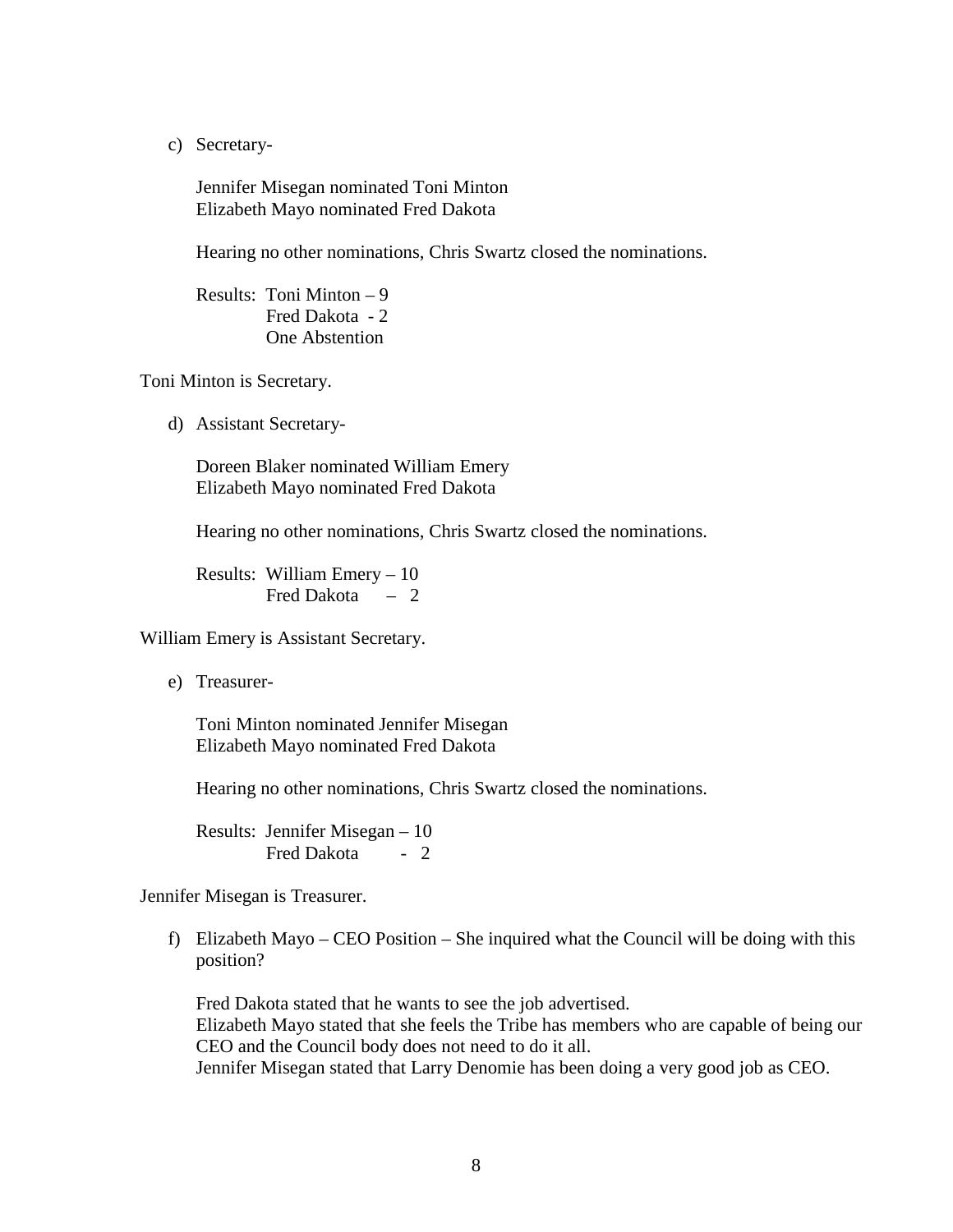# **MOTION MADE BY JENNIFER MISEGAN TO APPOINT LARRY DENOMIE AS THE CEO FOR 2008. SUPPORTED BY JERRY LEE CURTIS. EIGHT IN FAVOR (Susan J. LaFernier, Toni J. Minton, William E. Emery, Jennifer Misegan, Doreen Blaker, Jerry Lee Curtis, Michael F. LaFernier, Sr., Elizabeth "Chiz" Matthews), TWO OPPOSED (Elizabeth D. Mayo, Fred Dakota), ONE ABSTAINED (Larry J. Denomie III), ABSENT - 0, MOTION CARRIED.**

Larry Denomie stated that he certainly appreciates the support he has received, he does his best, treats people fairly and if you have a concern he will try to answer or resolve it.

5. Depository of Funds –

Superior National Bank, National City, Commercial National Bank, Wells Fargo, Republic Bank

**MOTION MADE BY JENNIFER MISEGAN TO APPROVE THE SUPERIOR NATIONAL BANK, NATIONAL CITY, COMMERCIAL NATIONAL BANK, WELLS FARGO AND REPUBLIC BANK AS THE DEPOSITORY OF FUNDS. SUPPORTED BY MICHAEL F. LAFERNIER, SR. TEN IN FAVOR (Susan J. LaFernier, Toni J. Minton, William E. Emery, Jennifer Misegan, Larry J. Denomie III, Doreen Blaker, Jerry Lee Curtis, Michael F. LaFernier, Sr., Elizabeth "Chiz" Matthews, Elizabeth D. Mayo), ONE OPPOSED (Fred Dakota), ABSTAINED - 0, ABSENT - 0, MOTION CARRIED.** 

6. Check Signers:

Elizabeth Mayo stated that sometimes it's very hard for accounting to reach signers and she believes all of the Council should be able to sign checks.

Jennifer Misegan stated they certainly make themselves available for signing checks.

Elizabeth said that some people have problems signing checks for cigarettes and it is a concern she wants brought up.

**MOTION MADE BY JENNIFER MISEGAN TO HAVE ONE EXECUTIVE BOARD MEMBER SIGN ALL CHECKS AND A SECOND SIGNATURE BY A COUNCIL MEMBER. SUPPORTED BY TONI J. MINTON. NINE IN FAVOR (Susan J. LaFernier, Toni J. Minton, William E. Emery, Jennifer Misegan, Larry J. Denomie III, Doreen Blaker, Jerry Lee Curtis, Michael F. LaFernier, Sr., Elizabeth "Chiz" Matthews), TWO OPPOSED (Elizabeth D. Mayo, Fred Dakota), ABSTAINED - 0, ABSENT - 0, MOTION CARRIED.** 

**MOTION MADE BY JENNIFER MISEGAN TO APPROVE THE CHECK SIGNERS FOR THE TRIBAL COURT CHECKING ACCOUNT AS THE CHIEF JUDGE, THE ASSOCIATE JUDGE, TRIBAL COURT CLERK AND THE TRIBAL COUNCIL AND THE TRIBAL CHILD SUPPORT CHECKING ACCOUNT SIGNERS ARE THE SAME WITH THE ADDITION OF THE DISBURSEMENT CLERK. SUPPORTED BY TONI J. MINTON. ALL IN FAVOR (Susan J. LaFernier, Toni J. Minton, William E. Emery, Jennifer Misegan, Larry J. Denomie III, Doreen Blaker, Jerry Lee Curtis, Michael F. LaFernier, Sr., Elizabeth "Chiz" Matthews, Elizabeth D. Mayo, Fred Dakota), OPPOSED - 0, ABSTAINED - 0, ABSENT - 0, MOTION CARRIED.**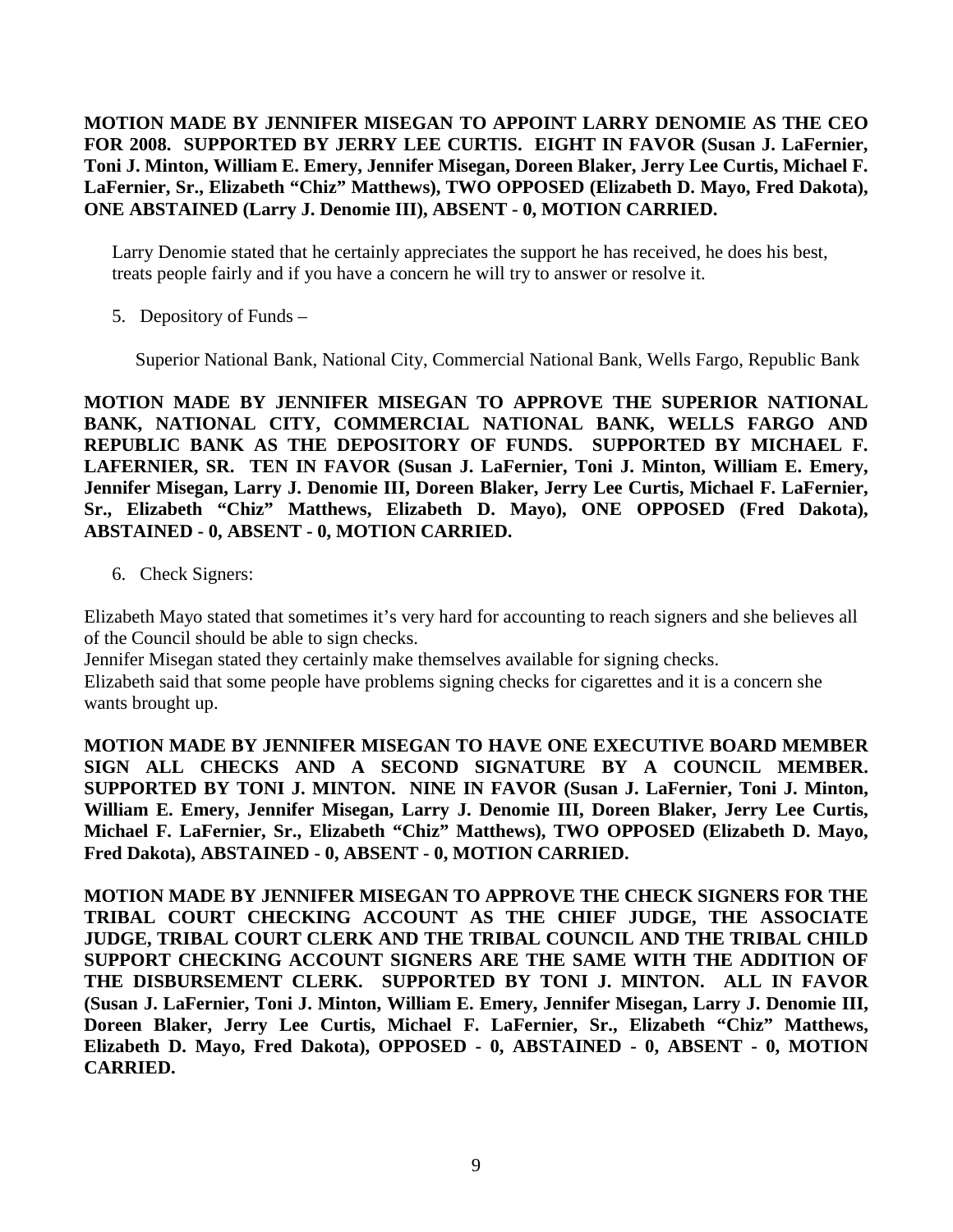7. Susan LaFernier – a) Letter from Tom Chosa, Baraga Fire Dept. – Requesting use of field for Mud Drag Races on May 31, 2008

**MOTION MADE BY FRED DAKOTA TO APPROVE THE BARAGA FIRE DEPARTMENT REQUEST. SUPPORTED BY MICHAEL F. LAFERNIER, SR. ALL IN FAVOR (Susan J. LaFernier, Toni J. Minton, William E. Emery, Jennifer Misegan, Larry J. Denomie III, Doreen Blaker, Jerry Lee Curtis, Michael F. LaFernier, Sr., Elizabeth "Chiz" Matthews, Elizabeth D. Mayo, Fred Dakota), OPPOSED - 0, ABSTAINED - 0, ABSENT - 0, MOTION CARRIED.** 

> b) Cedar Tree Institute Project Proposal to restore native plants and butterfly habitat.

**MOTION MADE BY TONI J. MINTON TO COMMIT \$5000.00 TO THE CEDAR TREE INSTITUTE FOR THE FOREST SERVICE GRANT APPLICATION. SUPPORTED BY ELIZABETH "CHIZ" MATTHEWS. ALL IN FAVOR (Susan J. LaFernier, Toni J. Minton, William E. Emery, Jennifer Misegan, Larry J. Denomie III, Doreen Blaker, Jerry Lee Curtis, Michael F. LaFernier, Sr., Elizabeth "Chiz" Matthews, Elizabeth D. Mayo, Fred Dakota), OPPOSED - 0, ABSTAINED - 0, ABSENT - 0, MOTION CARRIED.** 

8. Dale Dakota, Chief of Police – Criminal Justice Information Sharing Network with all Tribes and the State of Michigan – Adam Walsh Act

**MOTION MADE BY DOREEN G. BLAKER TO SUPPORT RESOLUTION KB-1601-2008 AND TO PROVIDE A LETTER OF SUPPORT. SUPPORTED BY WILLIAM E. EMERY. TEN IN FAVOR (Susan J. LaFernier, Toni J. Minton, William E. Emery, Jennifer Misegan, Doreen Blaker, Jerry Lee Curtis, Michael F. LaFernier, Sr., Elizabeth "Chiz" Matthews, Elizabeth D. Mayo, Fred Dakota), ONE OPPOSED (Larry J. Denomie III), ABSTAINED - 0, ABSENT - 0, MOTION CARRIED.** 

9. John Baker – New Business License for Mary Lou Jossens – Michaa Maamaa's Restaurant

**MOTION MADE BY ELIZABETH D. MAYO TO APPROVE THE BUSINESS LICENSE FOR MARY LOU JOSSENS AT MICHAA MAAMAA'S RESTAURANT. SUPPORTED BY TONI J. MINTON. ALL IN FAVOR (Susan J. LaFernier, Toni J. Minton, William E. Emery, Jennifer Misegan, Larry J. Denomie III, Doreen Blaker, Jerry Lee Curtis, Michael F. LaFernier, Sr., Elizabeth "Chiz" Matthews, Elizabeth D. Mayo, Fred Dakota), OPPOSED - 0, ABSTAINED - 0, ABSENT - 0, MOTION CARRIED.** 

10. Larry Denomie, CEO – (2) Copier Bids for Casino Services

**MOTION MADE BY TONI J. MINTON TO APPROVE THE BID FROM U.P. OFFICE EQUIPMENT SYSTEMS IN THE AMOUNT OF \$6468.00 FOR A COPIER FOR THE OJIBWA CASINO. SUPPORTED BY ELIZABETH "CHIZ" MATTHEWS. ALL IN FAVOR (Susan J. LaFernier, Toni J. Minton, William E. Emery, Jennifer Misegan, Larry J. Denomie III, Doreen Blaker, Jerry Lee Curtis, Michael F. LaFernier, Sr., Elizabeth "Chiz" Matthews, Elizabeth D. Mayo, Fred Dakota), OPPOSED – 0, ABSTAINED - 0, ABSENT - 0, MOTION CARRIED.**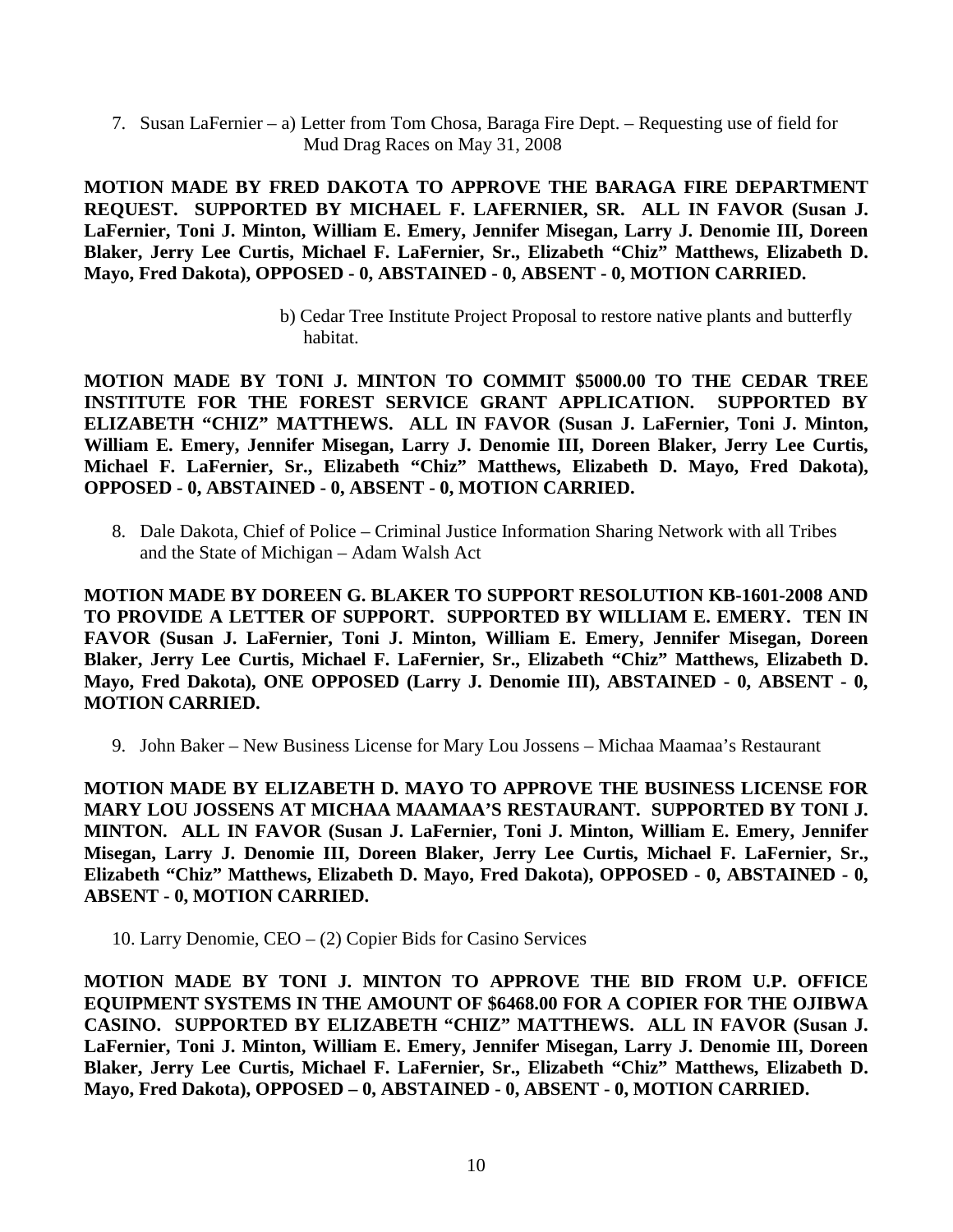11. Janice Shelifoe – Petition

A petition was handed to Council to nullify Fred Dakota's seat on the KBIC Tribal Council.

Chris Swartz stated for the record that the Council is in receipt of a petition and he will forward the petition to Diana Chaudier, Election Board Chairperson, to verify if the signatures are valid.

- P. Closed Session:
	- 1. Cherie Dakota
		- a) Billing Update b) Budget Update c) Contract
	- 2. Susan LaFernier
	- 3. Larry Denomie
	- 4. John Baker, Attorney

**MOTION MADE BY TONI J. MINTON TO GO INTO CLOSED SESSION AT 12:30 P.M. SUPPORTED BY WILLIAM E. EMERY. NINE IN FAVOR (Susan J. LaFernier, Toni J. Minton, William E. Emery, Jennifer Misegan, Larry J. Denomie III, Doreen Blaker, Jerry Lee Curtis, Michael F. LaFernier, Sr., Elizabeth "Chiz" Matthews), TWO OPPOSED (Elizabeth D. Mayo, Fred Dakota), ABSTAINED - 0, ABSENT - 0, MOTION CARRIED.** 

**Break: 12:31 – 12:40 p.m.**

**MOTION MADE BY WILLIAM E. EMERY TO GO INTO OPEN SESSION AT 1:35 P.M. SUPPORTED BY MICHAEL F. LAFERNIER, SR. ALL IN FAVOR (Susan J. LaFernier, Toni J. Minton, William E. Emery, Jennifer Misegan, Larry J. Denomie III, Doreen Blaker, Jerry Lee Curtis, Michael F. LaFernier, Sr., Elizabeth "Chiz" Matthews, Elizabeth D. Mayo, Fred Dakota), OPPOSED - 0, ABSTAINED - 0, ABSENT - 0, MOTION CARRIED.** 

**MOTION MADE BY ELIZABETH D. MAYO TO APPROVE THE SYNDER DRUG CONTRACT. SUPPORTED BY MICHAEL F. LAFERNIER, SR. ALL IN FAVOR (Susan J. LaFernier, Toni J. Minton, William E. Emery, Jennifer Misegan, Larry J. Denomie III, Doreen Blaker, Jerry Lee Curtis, Michael F. LaFernier, Sr., Elizabeth "Chiz" Matthews, Elizabeth D. Mayo, Fred Dakota), OPPOSED - 0, ABSTAINED - 0, ABSENT - 0, MOTION CARRIED.**